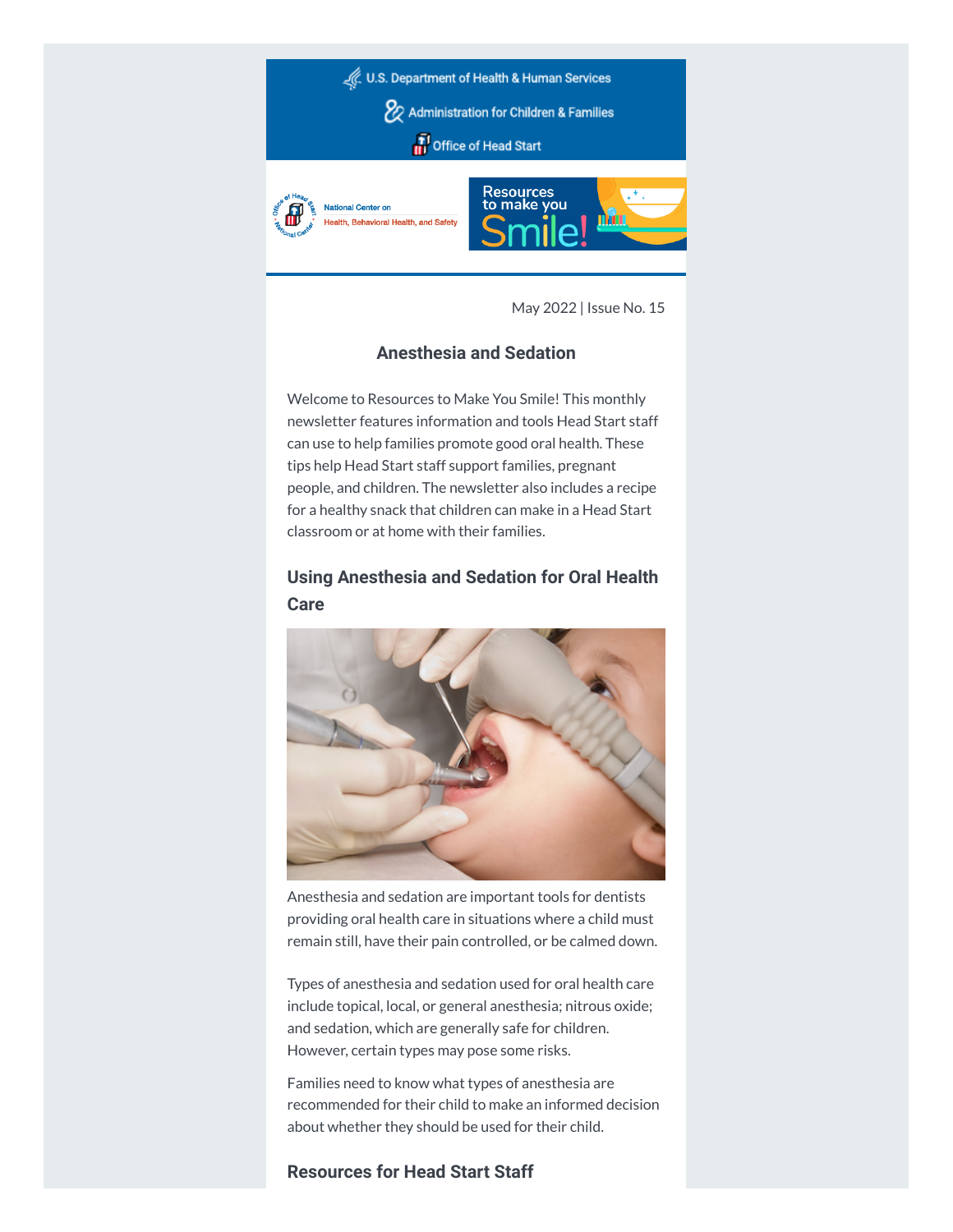## **[Understanding](https://hendall.createsend1.com/t/j-l-zkdhjdt-l-i/) Use of Anesthesia and Sedation for Oral Health Services**

Learn about the types of anesthesia and sedation that are used for oral health care and questions families can ask to make an informed decision about whether any should be used for their child. This tip [sheet is](https://hendall.createsend1.com/t/j-l-zkdhjdt-l-d/) part of the **Brush Up on Oral Health** series.

## **Resources for Parents**

Share this resource with families to reinforce positive oral health messages.

#### **[Anesthesia](https://hendall.createsend1.com/t/j-l-zkdhjdt-l-h/) or Sedation for Your Child's Dental Work?**

Use this webpage from the American Academy of Pediatrics to help families learn about use of anesthesia or sedation during their child's dental visits, the types of anesthesia that can be used, and health professionals who may be present when children receive oral health care under anesthesia or sedation. Available in **[Spanish](https://hendall.createsend1.com/t/j-l-zkdhjdt-l-k/)**.

# **Cook's Corner Recipe: Cucumber Hummus Rounds**

#### **Ingredients**

2 cucumbers, ends trimmed, sliced into ¼-inch-thick rounds 2 cups hummus ½ cup red or orange bell pepper, finely chopped ½ cup green onions, finely chopped (optional)

### **Directions**

1. Spoon ½ teaspoon hummus onto each cucumber slice.

2. Sprinkle cucumber slices with chopped bell pepper and onion (if using).